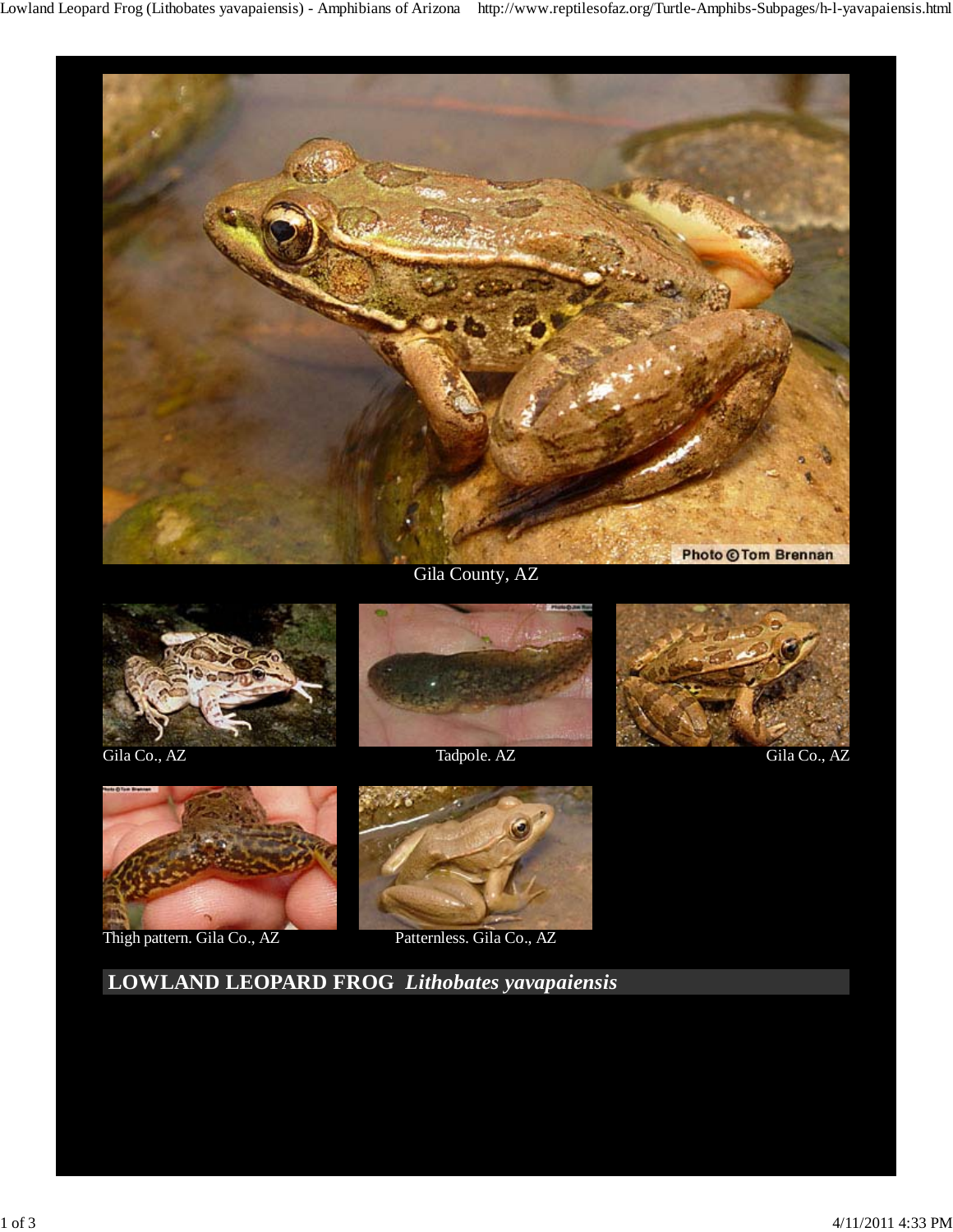**DESCRIPTION:** The lowland leopard frog is a relatively small leopard frog - maximum length is about 3.4 inches. It is distinguished from other Arizona leopard frogs by a combination of characters, including dorsolateral folds that are broken and inset towards the rear, a dark brown and tight reticulate pattern on the rear of the thigh, and usually no spots on the snout. Adult males lack prominent vocal sacs. This is typically a brown frog, although some are green, particularly on the head. There is often a yellowish wash to the groin area. Compared to other leopard frogs, the tadpoles are relatively dark, mottled, and stocky. They are similar to Chiricahua leopard frog tadpoles, but browner with a shallower tail. Tadpoles grow to  $> 3$  inches. The lowland leopard frog is very similar to the relict leopard frog; the two may be the same species.

**DISTRIBUTION:** The lowland leopard frog occurred historically from the lower Colorado River east through central Arizona below the Mogollon Rim and southeastern Arizona to New Mexico. The species is now absent from the lower Colorado River and adjacent portions of southeastern California, they are about gone from their limited historical range in New Mexico, and have declined significantly in southeastern Arizona. Although no records exist for the lower Gila River downstream of the Phoenix area, they almost certainly occurred there historically, but are now replaced by the Rio Grande leopard frog and bullfrog. The species is still relatively secure in central Arizona; however, declines and extirpations have occurred in that region as well.

**HABITAT:** This frog currently or historically inhabited big rivers, streams, ciénegas, cattle tanks, agricultural canals and ditches, mine adits, and other aquatic systems from the Yuma Valley at near sea level to almost 6,000 feet, and from Sonoran Desertscrub into pinyon-juniper woodland. Lowland leopard frogs do well in unregulated streams that are subject to periodic floods.

**BEHAVIOR:** Can be found active day or night, although they are easier to find and observe at night with a headlamp or flashlight. Moves overland and along drainages during summer monsoons. Active nearly year-round in the desert.

**DIET:** The lowland leopard frog presumably feeds upon a wide variety of invertebrates as well as some small vertebrates.

**REPRODUCTION AND CALLS:** Breeds primarily from January through April, and again in late summer or early fall. Egg masses are laid in shallow water and are attached to vegetation, bedrock, or gravel. Tadpoles take 3-9 months to metamorphose, and some overwinter. Adult males give a distinctive advertisement call consisting of a series of chuckles that are not very loud and are similar to that of the Plains and relict leopard frogs.

**REMARKS:** Causes of decline include predation by a number of non-native species, catastrophic flooding and scouring following severe fires, other loss and alteration of habitats; and chytridiomycosis – a fungal skin disease. However, the lowland leopard frog is able to coexist with



**Known Range Former Range** 



**Click to hear the call** Davidson, C. 1996, Frog and Toad Calls<br>of the Rocky Mts. Lib. of Natural Sounds Cornell Lab. of Ornithology: Ithaca, NY.